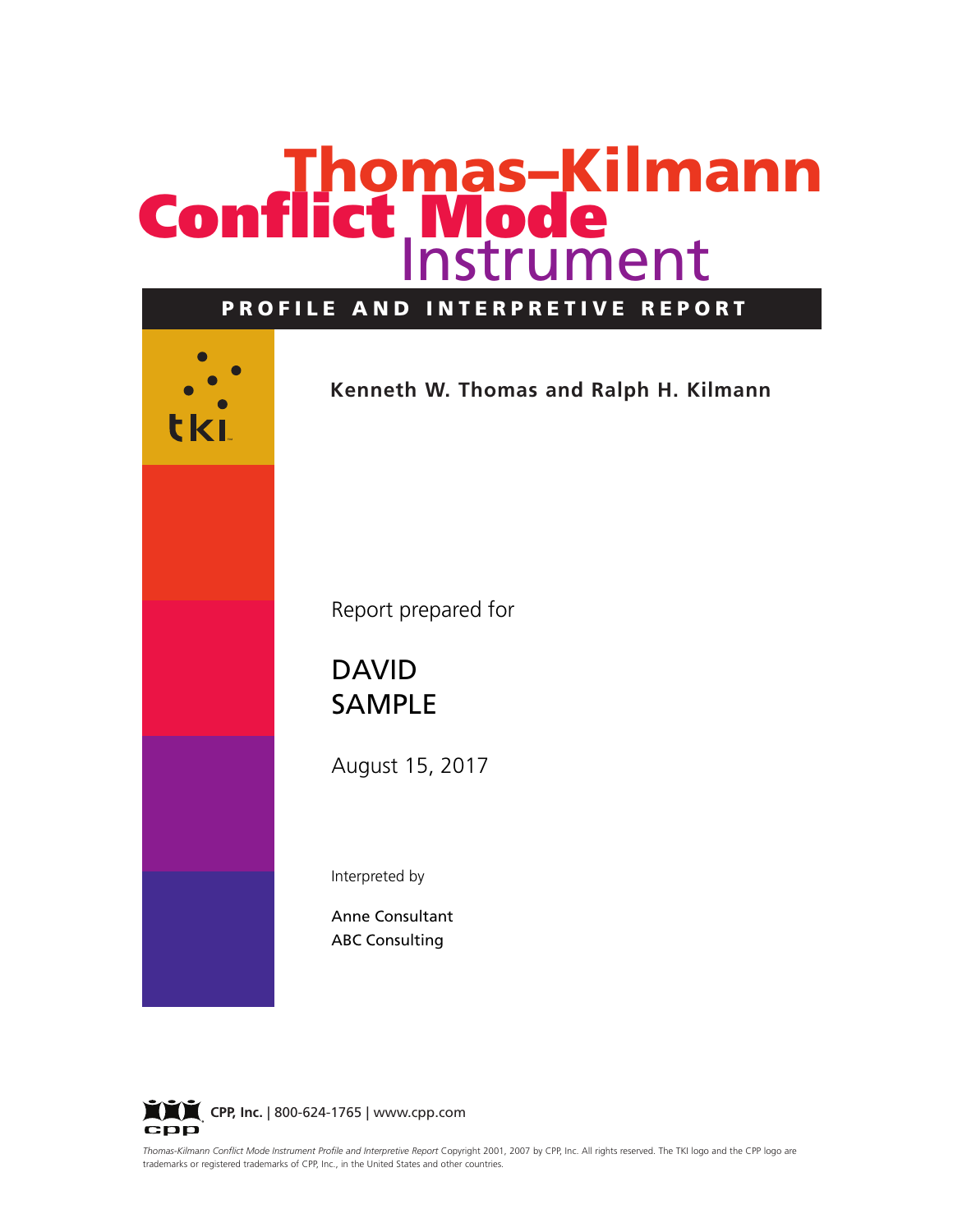# **The Five Conflict-Handling Modes**

The *Thomas-Kilmann Conflict Mode Instrument* (TKI) assesses an individual's behavior in conflict situations—that is, situations in which the concerns of two people appear to be incompatible. In conflict situations, we can describe a person's behavior along two basic dimensions\*: (1) **assertiveness**, the extent to which the individual attempts to satisfy his or her own concerns, and (2) **cooperativeness**, the extent to which the individual attempts to satisfy the other person's concerns. These two dimensions of behavior can be used to define five methods of dealing with conflict. These five conflict-handling modes are shown below:



\* This two-dimensional model of conflict-handling behavior is adapted from "Conflict and Conflict Management" by Kenneth Thomas in *The Handbook of Industrial and Organizational Psychology*, edited by Marvin Dunnette (Chicago: Rand McNally, 1976). Another valuable contribution in this field is the work by Robert Blake and Jane Mouton in *The Managerial Grid* (Houston: Gulf Publishing, 1964, 1994).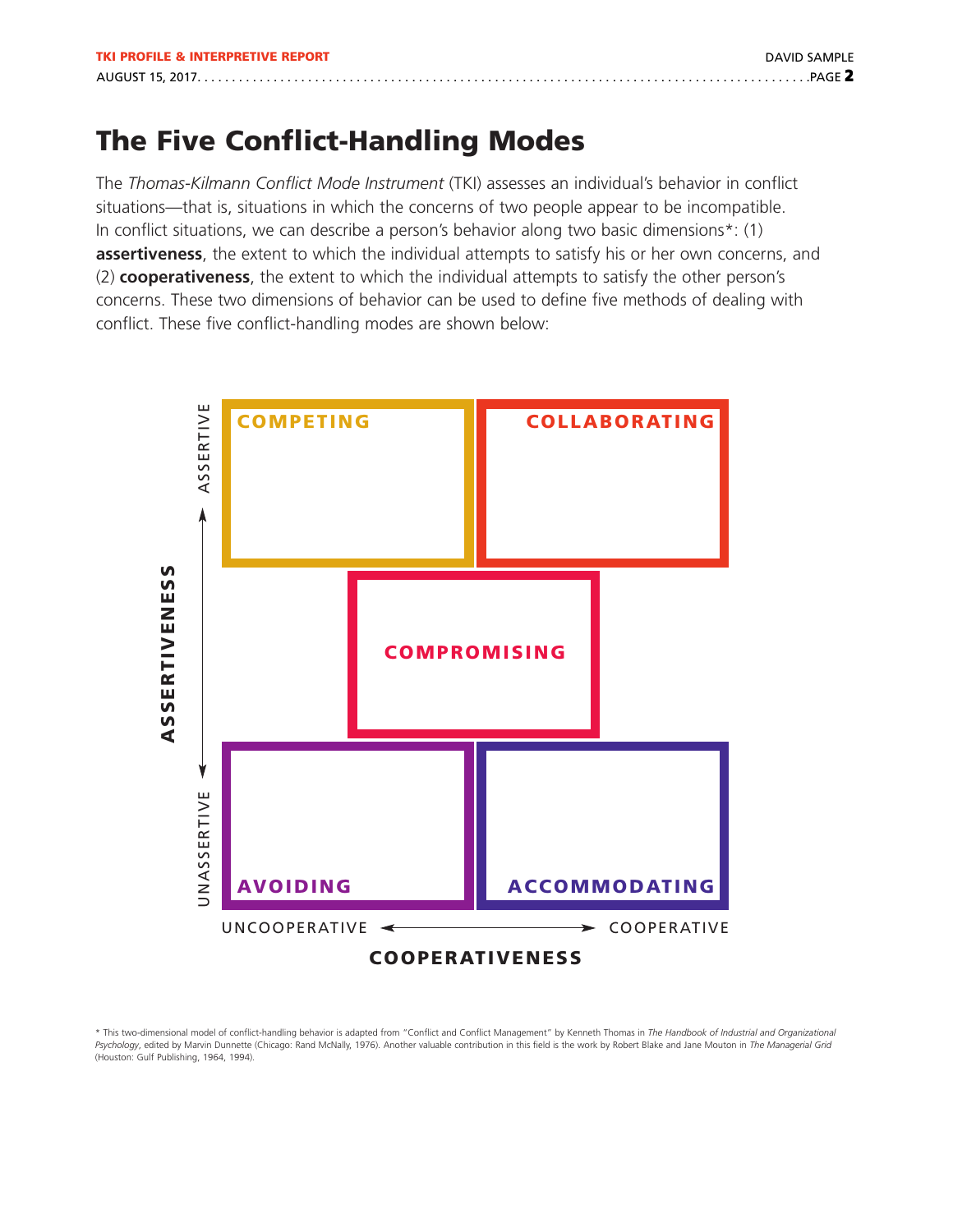### **C O M P E T I N G**

**Competing** is assertive and uncooperative, a power-oriented mode. When competing, an individual pursues his or her own concerns at the other person's expense, using whatever power seems appropriate to win his or her position. Competing might mean standing up for your rights, defending a position you believe is correct, or simply trying to win.

# **C O L L A B O R A T I N G**

**Collaborating** is both assertive and cooperative. When collaborating, an individual attempts to work with the other person to find a solution that fully satisfies the concerns of both. It involves digging into an issue to identify the underlying concerns of the two individuals and to find an alternative that meets both sets of concerns. Collaborating between two persons might take the form of exploring a disagreement to learn from each other's insights, resolving some condition that would otherwise have them competing for resources, or confronting and trying to find a creative solution to an interpersonal problem.

# **C O M P R O M I S I N G**

**Compromising** is intermediate in both assertiveness and cooperativeness. When compromising, an individual has the objective of finding an expedient, mutually acceptable solution that partially satisfies both parties. Compromising falls on a middle ground between competing and accommodating, giving up more than competing but less than accommodating. Likewise, it addresses an issue more directly than avoiding but doesn't explore it in as much depth as collaborating. Compromising might mean splitting the difference, exchanging concessions, or seeking a quick middle-ground position.

# **A V O I D I N G**

**Avoiding** is unassertive and uncooperative. When avoiding, an individual does not immediately pursue his or her own concerns or those of the other person. He or she does not address the conflict. Avoiding might take the form of diplomatically sidestepping an issue, postponing an issue until a better time, or simply withdrawing from a threatening situation.

# **A C C O M M O D A T I N G**

**Accommodating** is unassertive and cooperative—the opposite of competing. When accommodating, an individual neglects his or her own concerns to satisfy the concerns of the other person; there is an element of self-sacrifice in this mode. Accommodating might take the form of selfless generosity or charity, obeying another person's order when you would prefer not to, or yielding to another's point of view.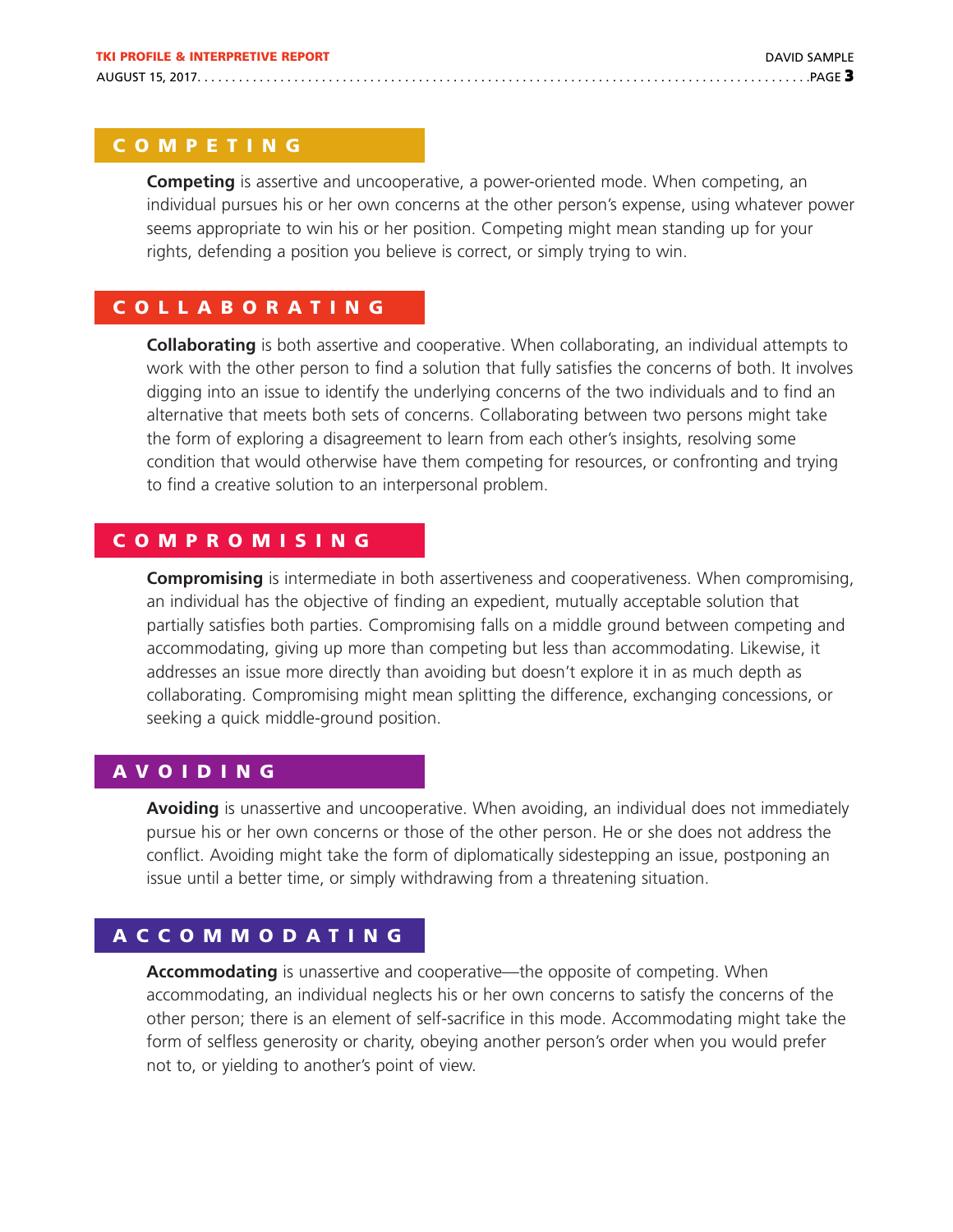# **Your TKI Profile**

Your profile of TKI scores, shown below, indicates the repertoire of conflict-handling modes you use in the kinds of conflicts you face. Your scores are arranged in descending order by percentile, with your highest score indicating your most frequently used conflict mode.



Your raw score on each conflict-handling mode is simply the number of times you chose a TKI statement for that mode. More important are your percentile scores. These show how your raw scores compare to those of a representative sample of 8,000 employed adults who have already taken the TKI.\* Your percentile scores show the percentage of people in the sample who scored the same as or lower than you on each mode.

Your profile shows that you scored highest on collaborating, where your score of 10 gave you a percentile score of 95. This means you scored higher than 95 percent of the people in the sample on collaborating. In contrast, you scored lowest on avoiding, where you scored higher than only 12 percent of the sample.

The vertical lines at the 25th and 75th percentiles separate the middle 50 percent of the scores on each mode from the top 25 percent and the bottom 25 percent. Scores that fall in the top 25 percent are considered high. Similarly, scores that fall in the bottom 25 percent are considered low. Scores that fall in the middle 50 percent are considered medium. Look at your scores to see where they fall within this range.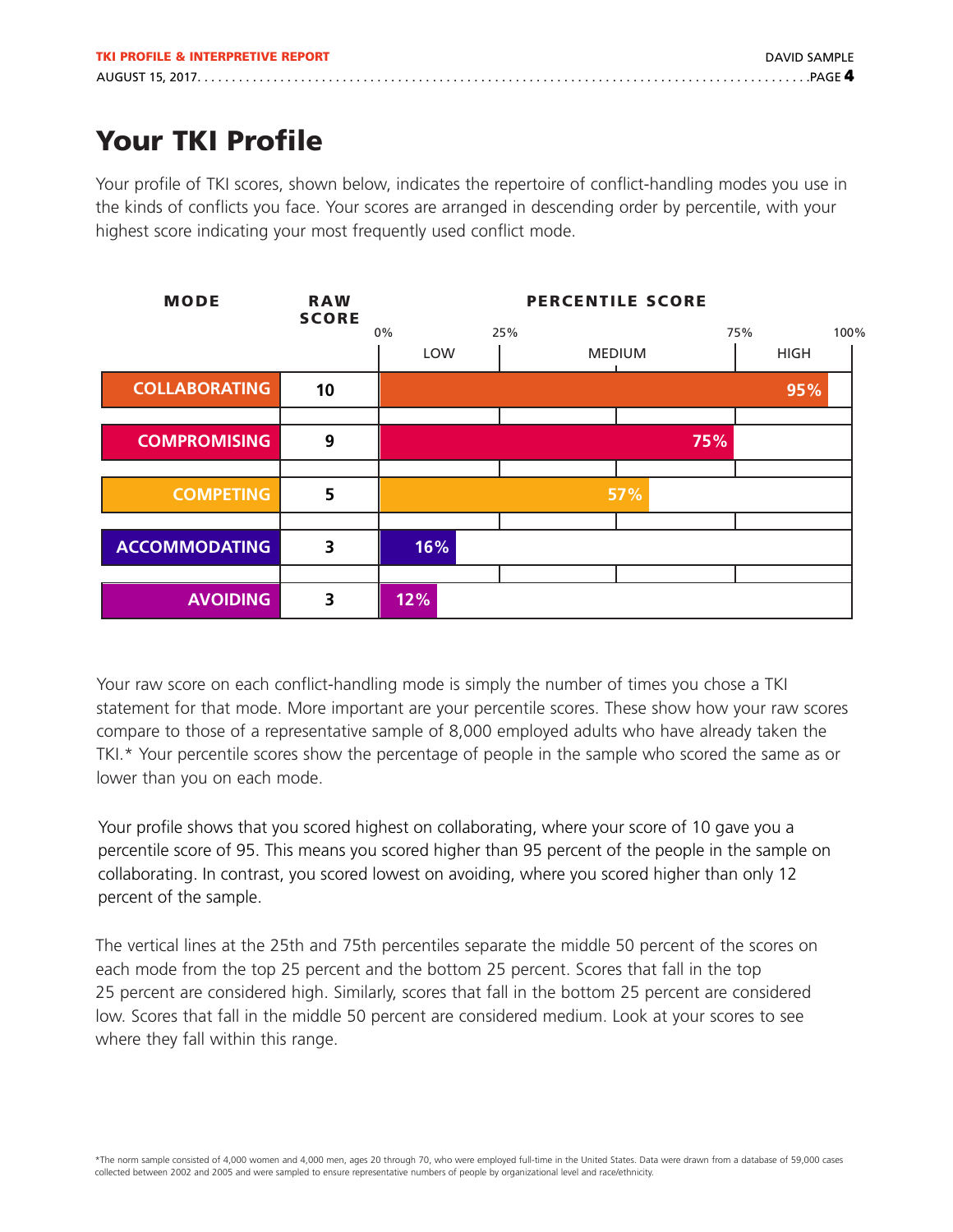# **Interpreting Your Scores**

When you look at your profile on the TKI, you probably want to know, "What are the correct answers?" In the case of conflict-handling behavior, there are no right or wrong answers. All five modes are useful in some situations: each represents a set of useful social skills. Our conventional wisdom recognizes, for example, that often "Two heads are better than one" (collaborating). But it also says, "Kill your enemies with kindness" (accommodating), "Split the difference" (compromising), "Leave well enough alone" (avoiding), and "Might makes right" (competing). The effectiveness of a given conflict-handling mode depends on the requirements of the specific situation and the skill with which you use that mode.

You are capable of using all five conflict-handling modes; you cannot be characterized as having a single, rigid style of dealing with conflict. However, most people use some modes more readily than others, develop more skills in those modes, and therefore tend to rely on them more heavily. Many have a clear favorite. The conflict behaviors you use are the result of both your personal predispositions and the requirements of the situations in which you find yourself.

The following pages provide feedback on your conflict-handling modes as indicated by your TKI scores, beginning with your most frequently used mode, collaborating.

To help you judge how appropriate your use of the five modes is for your situation, this section lists a number of uses for each mode. The uses are based on lists generated by company presidents. In addition, because your predispositions may lead you to rely on some conflict behaviors more or less than necessary, this section also lists some diagnostic questions concerning warning signs for the overuse or underuse of each mode.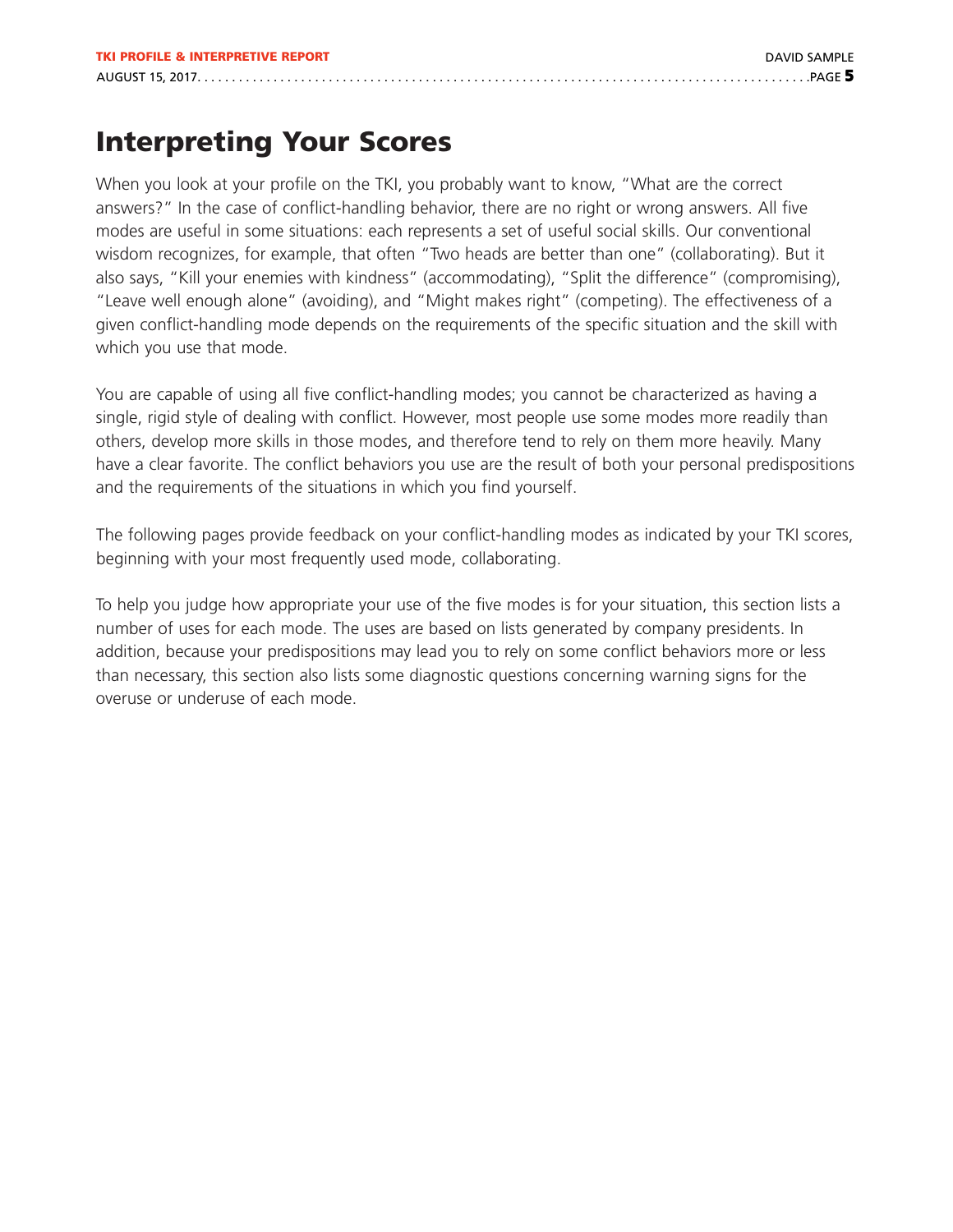

### **Uses**

You may be using this mode most frequently because of the circumstances you face. A group of company presidents identified the following situations as times when collaborating is especially useful and effective:

- When you need to find an integrative solution and the concerns of both parties are too important to be compromised
- When your objective is to learn and you wish to test your assumptions and understand others' views
- When you want to merge insights from people with different perspectives on a problem
- When you want to gain commitment by incorporating others' concerns into a consensual decision
- When you need to work through hard feelings that have been interfering with a relationship

# **Collaborating as a Style**

Your frequent use of collaborating may also be part of a collaborating style you have developed to deal with conflict. Styles are rooted in personal beliefs, values, and motives that "push" one's conflict behavior in a consistent direction.

Collaborators tend to see conflicts as problems to be solved, wanting quality decisions that truly resolve the issues. They believe in the power of consensus and in sharing information and understandings. They regard teammates as allies and tend to see people outside the team as potential allies. They build on others' ideas and listen well. Collaborators value innovation, open-mindedness, learning, and consensus. They look for the value in what others say and combine that with their own insights to find win-win solutions.\*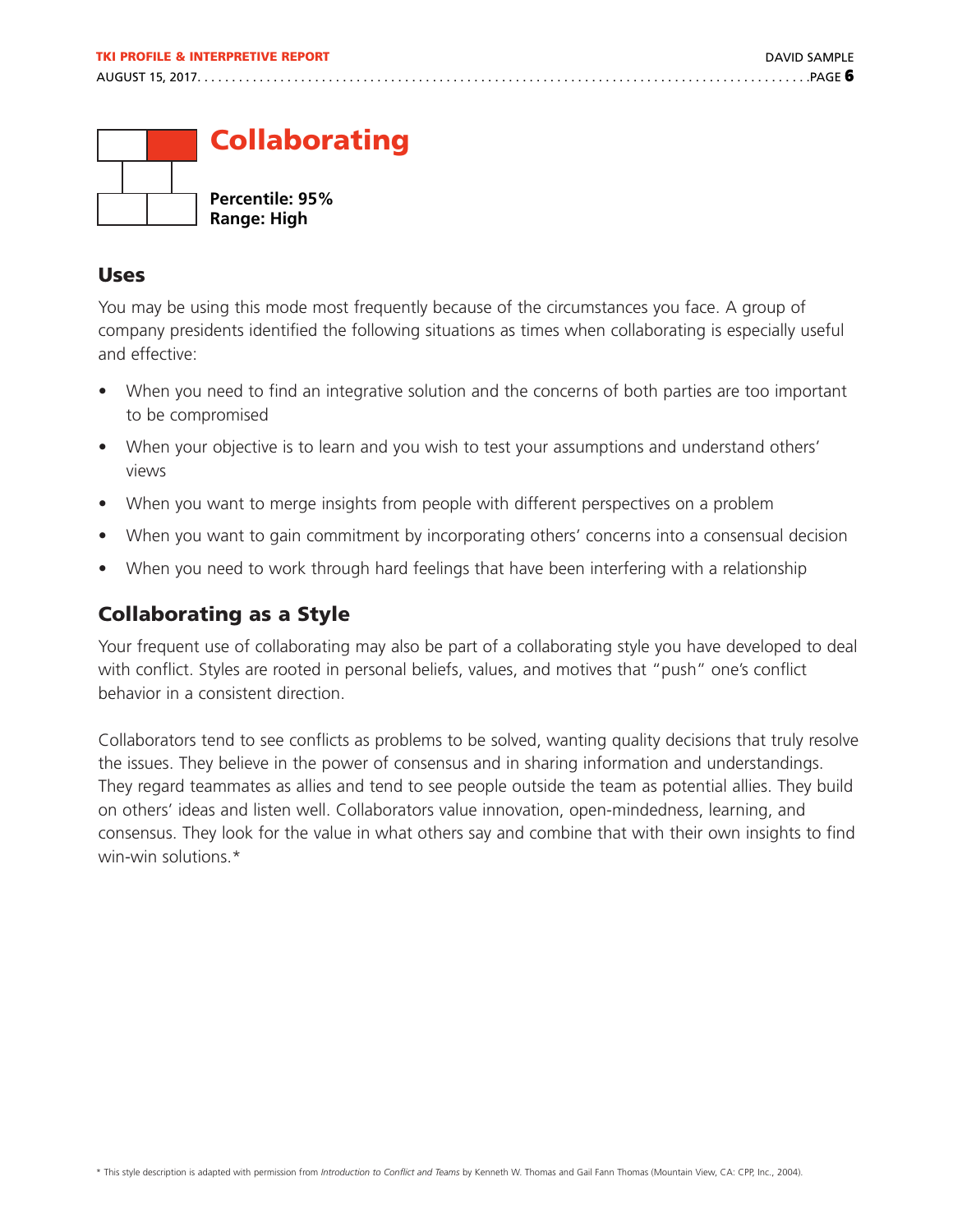# **Contributions of a Collaborating Style**

Collaborators are helpful in reaching win-win solutions that provide a long-term resolution to a conflict issue. They ask questions, listen to other points of view, and try to incorporate those viewpoints into a richer, shared understanding. In the process, they aid open communication and learning. Often, collaborators are able to find superior, high-quality solutions to important issues. They may be sources of creativity and innovation. They help people air diverse views without putting anyone on the defensive.

# **Questions to Ask**

The danger in any style is that you may use your preferred mode out of habit—even when it is not the most appropriate mode. Because you scored in the high range on collaborating, there is a good chance that you are overusing this conflict mode and underusing others. To help you determine if you are overusing collaborating, consider the following questions:

# *Signs of overuse*

- *Do you sometimes spend time discussing issues in depth that don't seem to warrant it?* Collaboration takes time and energy—perhaps the scarcest organizational resources. Trivial problems don't require optimal solutions, and not all personal differences need to be hashed out. The overuse of collaboration and consensual decision making sometimes represents a desire to minimize risk—by diffusing responsibility for a decision or by postponing action.
- *Does your collaborative behavior fail to elicit collaborative responses from others?* The exploratory and tentative nature of some collaborative behavior may make it easy for others to disregard your overtures or take advantage of the trust and openness you display. You may be missing some cues that would indicate the presence of defensiveness, strong feelings, impatience, competitiveness, or conflicting interests.

In contrast, the fact that you scored high on collaborating makes it unlikely that you are underusing this mode. However, you may be interested in these signs of underuse in others:

# *Signs of underuse*

- *Having difficulty seeing differences as opportunities for joint gain, learning, or problem solving.* Although conflict situations often involve threatening or unproductive aspects, approaching all conflicts with pessimism can prevent people from seeing collaborative possibilities and thus deprive them of the mutual gains and satisfactions that accompany successful collaboration.
- *Finding that others are uncommitted to one's decisions or policies.* Perhaps their concerns are not being incorporated into those decisions or policies.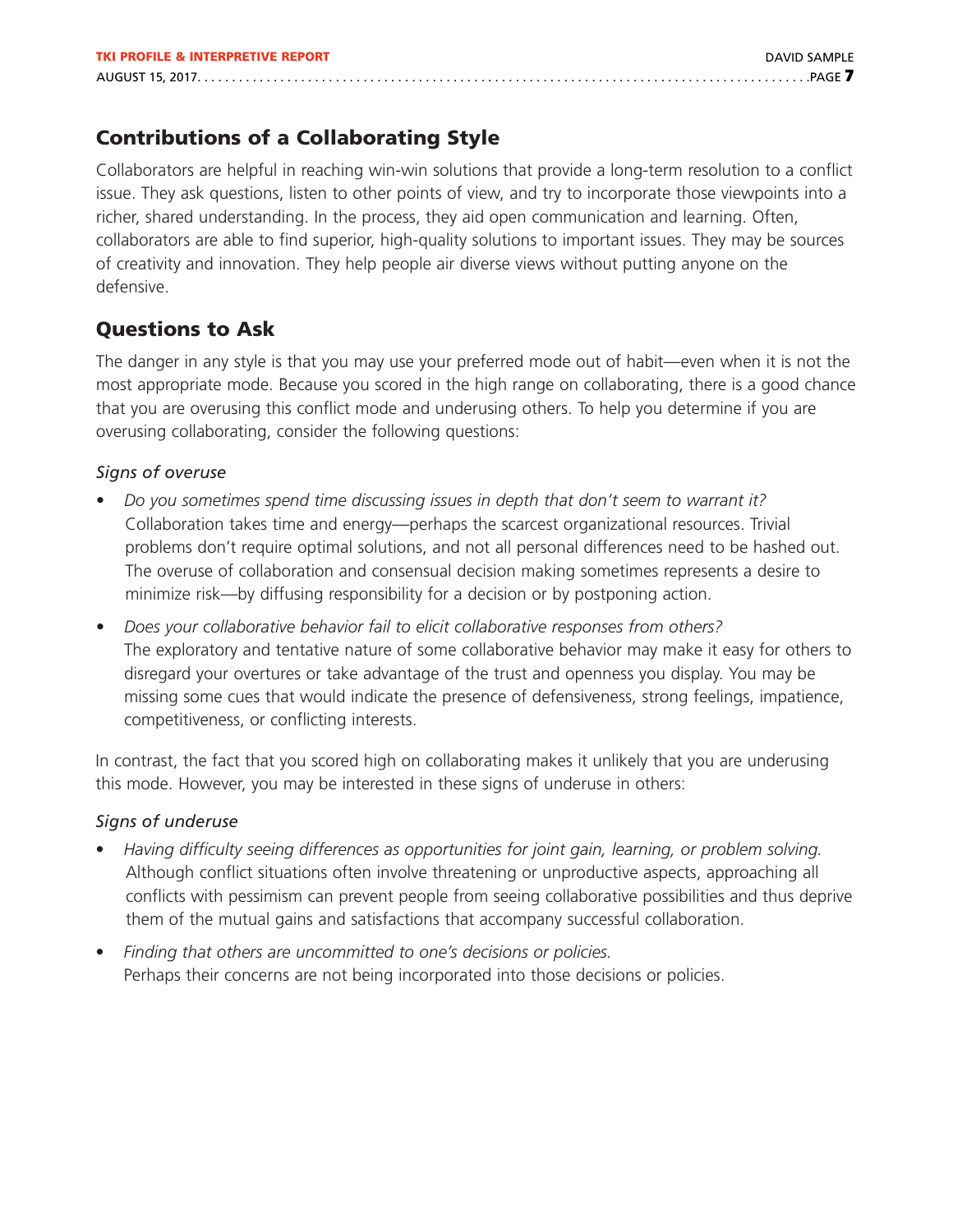# **Percentile: 75% Range: Medium Compromising**

### **Uses**

- When goals are moderately important but not worth the effort or the potential disruption involved in using more assertive modes
- When two opponents with equal power are strongly committed to mutually exclusive goals—as in labor–management bargaining
- When you want to achieve a temporary settlement of a complex issue
- When you need to arrive at an expedient solution under time pressure
- As a backup mode when collaboration or competition fails

# **Questions to Ask**

Because you scored in the medium range on compromising, there is little reason to suspect that you overuse or underuse this mode in general. However, the questions below can help you determine if you are overusing or underusing compromising in specific situations.

### *Signs of overuse*

- *Do you concentrate so heavily on the practicalities and tactics of compromise that you sometimes lose sight of larger issues?* Doing so may lead to unintended and costly compromises of principles, values, long-term objectives, or company welfare.
- *Does an emphasis on bargaining and trading create a cynical climate of gamesmanship?* Such a climate may undermine interpersonal trust and deflect attention from the merits of the issues being discussed.

### *Signs of underuse*

• *Do you sometimes find yourself too sensitive or embarrassed to engage in the give-and-take of bargaining?*

This reticence can keep you from getting a fair share in negotiations—for yourself, your team, or your organization.

• *Do you sometimes find it difficult to make concessions?* Without this safety valve, you may have trouble gracefully getting out of mutually destructive arguments, power struggles, and so on.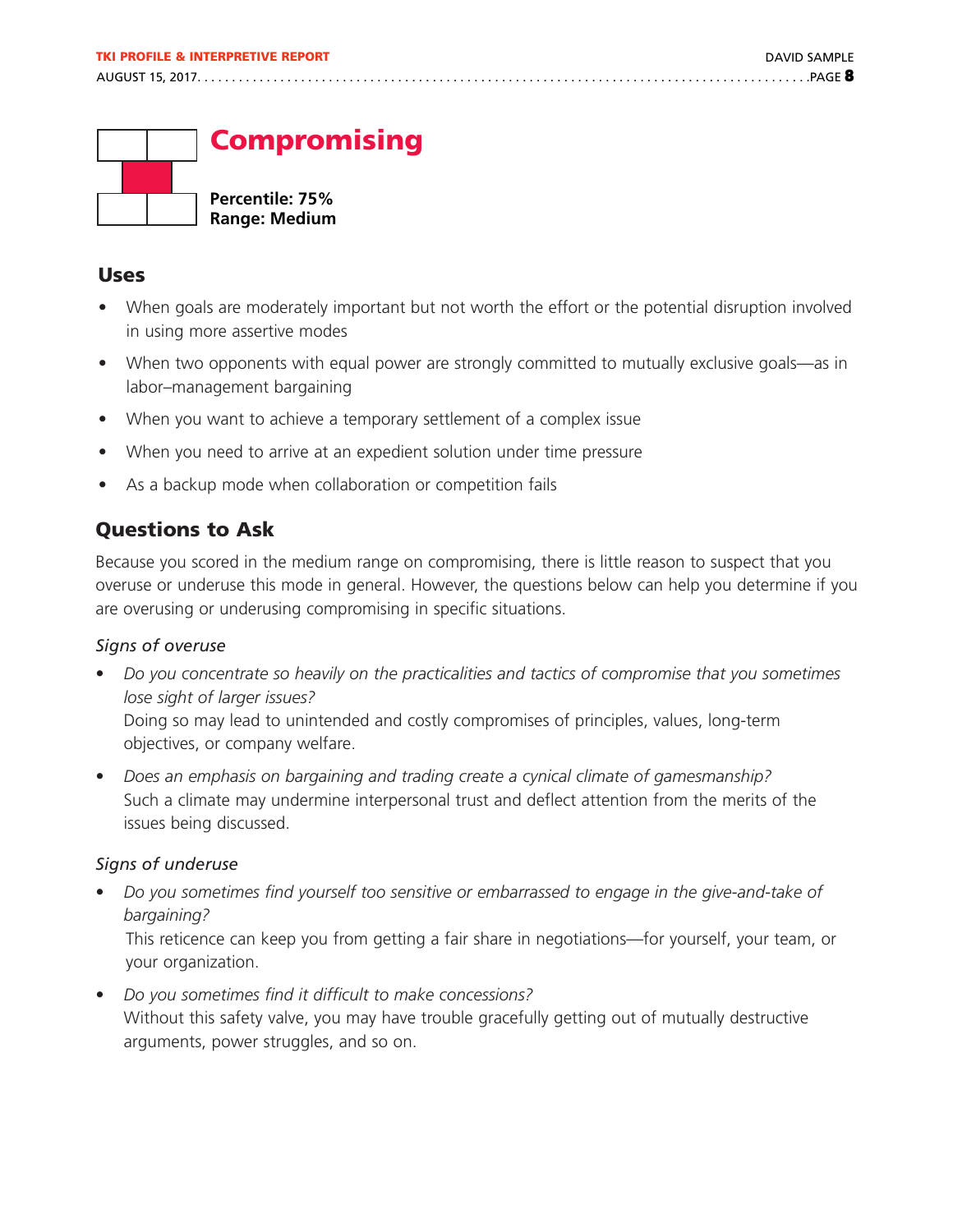|  |  | <b>Competing</b>                        |
|--|--|-----------------------------------------|
|  |  |                                         |
|  |  | Percentile: 57%<br><b>Range: Medium</b> |

### **Uses**

- When quick, decisive action is vital—for example, in an emergency
- On important issues when unpopular courses of action need implementing—for example, cost cutting, enforcing unpopular rules, discipline
- On issues vital to company welfare when you know you're right
- When you need to protect yourself from people who take advantage of noncompetitive behavior

# **Questions to Ask**

Because you scored in the medium range on competing, there is little reason to suspect that you overuse or underuse this mode in general. However, the questions below can help you determine if you are overusing or underusing competing in specific situations.

## *Signs of overuse*

- *Are you surrounded by "yes" people?* If so, perhaps it's because they have learned that it's unwise to disagree with you or have given up trying to influence you. This closes you off from information.
- *Are others afraid to admit ignorance and uncertainties to you?* In a competitive climate, one must fight for influence and respect, acting more certain and confident than one feels. This means that people are less able to ask for information and opinions—they are less likely to learn.

### *Signs of underuse*

- *Do you often feel powerless in situations?* You may be unaware of the power you have, unskilled in its use, or uncomfortable with the idea of using it. This may hinder your effectiveness by restricting your influence.
- *Do you sometimes have trouble taking a firm stand, even when you see the need?* Sometimes concerns for others' feelings or anxieties about the use of power cause people to vacillate, which may result in postponing the decision and adding to the suffering and/or resentment of others.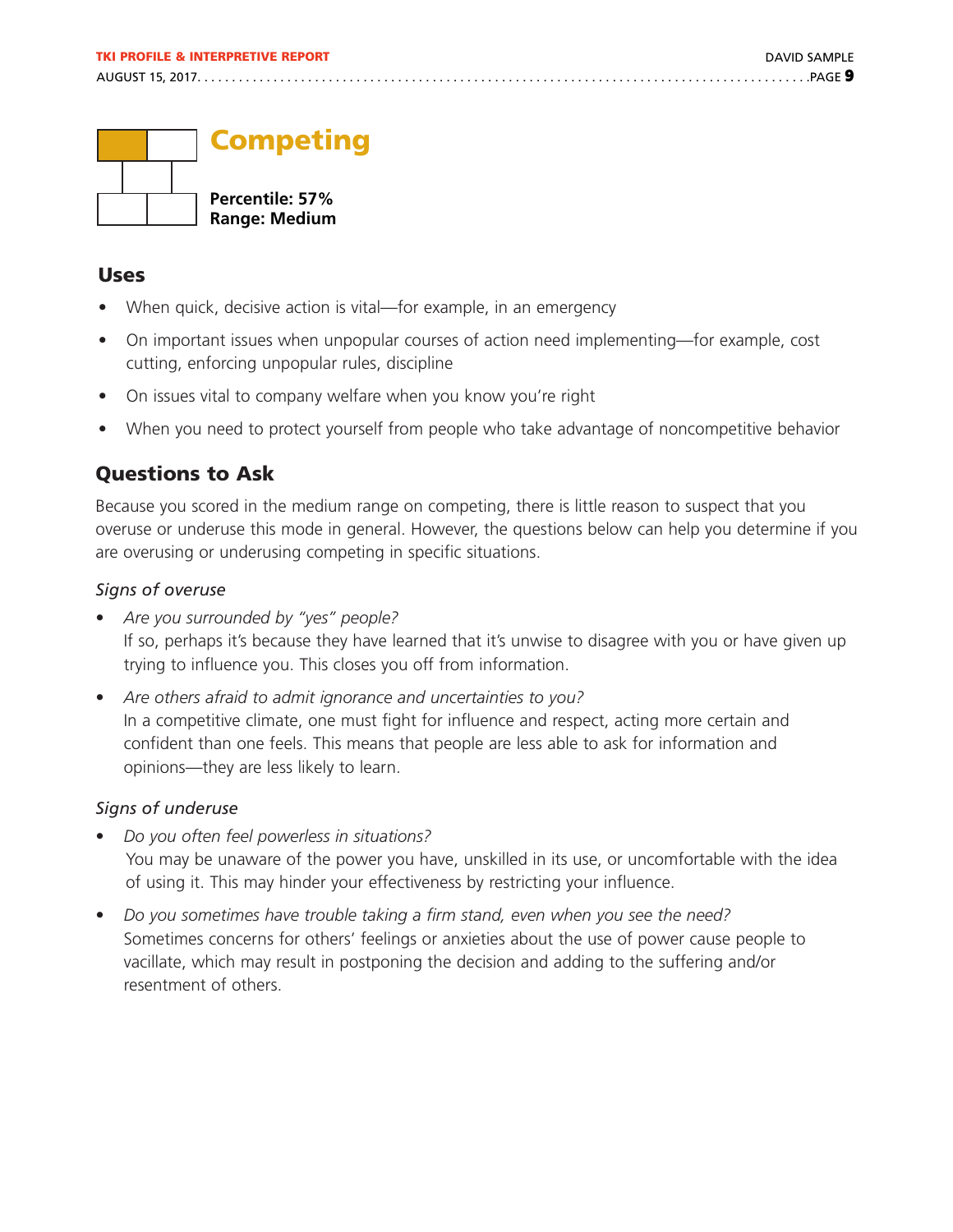# **Percentile: 16% Range: Low Accommodating**

## **Uses**

- When you realize that you are wrong—to allow a better solution to be considered, to learn from others, and to show that you are reasonable
- When the issue is much more important to the other person than it is to you—to satisfy the needs of others and as a goodwill gesture to help maintain a cooperative relationship
- When you want to build up social credits for later issues that are important to you
- When you are outmatched and losing and more competition would only damage your cause
- When preserving harmony and avoiding disruption are especially important
- When you want to help your employees develop by allowing them to learn from their mistakes

# **Questions to Ask**

Because you scored low on accommodating, there is a good chance that you are underusing this mode. To help you determine whether that is the case, consider the following questions:

#### *Signs of underuse*

- *Do you sometimes have trouble building goodwill with others?* Accommodation on minor issues that are important to others is a gesture of goodwill.
- *Do others sometimes seem to regard you as unreasonable?*
- *• Do you occasionally have trouble admitting when you are wrong?*
- *• Do you recognize legitimate exceptions to the rules?*
- *• Do you know when to give up?*

In contrast, the fact that you scored low on accommodating makes it unlikely that you are overusing this mode. However, you may be interested in these signs of overuse in others:

#### *Signs of overuse*

- *Feeling that one's ideas and concerns sometimes don't get the attention they deserve.* Deferring too much to the concerns of others can deprive people of influence, respect, and recognition. It can also deprive the organization of the accommodator's potential contributions.
- *Finding that discipline is lax.*

Although discipline for its own sake may be of little value, some rules and procedures are crucial and need to be enforced. Accommodating on these issues may harm self, others, and the organization.